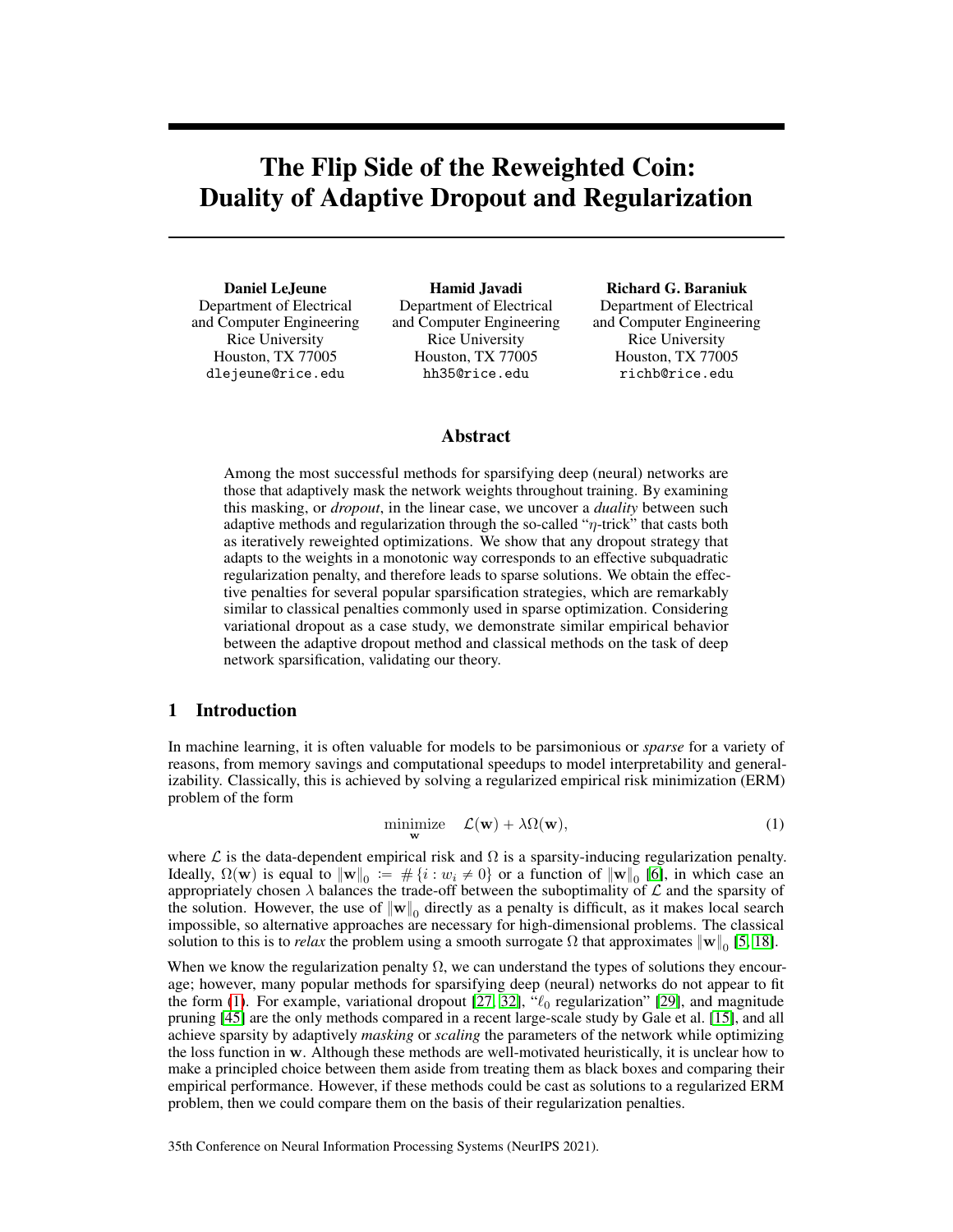<span id="page-1-0"></span>

Figure 1: Sparsity-inducing behavior in regularized ERM [\(1\)](#page-0-0) can be understood by considering the properties of the regularization penalty. Our analysis enables the computation and comparison of the effective regularization penalties of the adaptive dropout sparsity methods in Table [2.](#page-5-0) (We arbitrarily set  $\lambda = 1$  unless otherwise specified.) Both VARIATIONALDROPOUT [\[32\]](#page-11-0) and HARDCONCRETE (called  $\mathcal{C}_0$  regularization") [\[29\]](#page-10-2) bear strong resemblance to classical penalties. *Left:* Separable penalties (excluding HARDTHRESH) as a function of weight magnitude. *Right:* Penalty of a unit-norm  $\hat{k}$ -sparse  $\mathbf{w} \in \mathbb{R}^{32}$  defined by  $w_j = \frac{1}{\sqrt{k}} \mathbb{1} \{j \leq k\}$ .

We show that, in fact, these sparsity methods  $do$  correspond to regularization penalties  $\Omega$ , which we can obtain, compute, and compare. As we show in Figure [1,](#page-1-0) these penalties bear striking resemblance to classical sparsity-inducing penalties such as the LOGSUM [\[9\]](#page-9-2) penalty and the minimax concave penalty (MCP) [\[44\]](#page-11-2). More broadly, we analyze *adaptive dropout* methods, which apply the dropout technique of Srivastava et al. [\[35\]](#page-11-3) with adaptive parameters. By considering adaptive dropout in the linear setting, we uncover a *duality* between adaptive dropout methods and regularized ERM. We make this connection via the " $\eta$ -trick" [\[4\]](#page-9-3), a tool with a long history of application in sparse optimization via iteratively reweighted least squares (IRLS) (see the history presented by Daubechies et al. [\[11\]](#page-9-4)).

We prove that all adaptive dropout methods whose amount of dropout varies monotonically with the magnitudes of the parameters induce an effective *subquadratic* (and hence sparsity-inducing [\[5\]](#page-9-1)) penalty Ω. This further supports the experimental evidence that such methods excel at inducing sparsity. We also demonstrate how to use our result to determine the effective penalty for adaptive dropout methods, using as examples the sparsity methods listed above as well as the standout method [\[3\]](#page-9-5), which has an effective penalty on the layer *activations*, rather than the parameters, explaining why the standout method sparsifies activations. We then numerically compute the effective penalties<sup> $\int$ </sup> and plot them together in Figure [1](#page-0-1).

We validate our new theory by applying variational dropout on the task of deep network sparsification, and we show that the performance is similar to non-dropout methods based on the same effective penalty. This suggests that not only is considering the effective penalty a sound means for comparing sparsity methods, but also that classical regularized ERM is itself an effective means for inducing sparsity in deep networks and serves as a valuable tool for future work on deep network sparsity.

For theoreticians, this work provides a general framework for obtaining the effective regularization penalty for adaptive dropout algorithms, enabling regularized ERM analysis tools to be applied to these methods. For practitioners, this work enables the application of classical regularization intuition when choosing between sparsifying approaches. For methods developers, this work provides a strong baseline against which new adaptive dropout methods should be compared: the effective penalty  $\Omega$ .

## 2 Background

**Notation.** We denote the extended reals and the non-negative reals by  $\overline{\mathbb{R}} = \mathbb{R} \cup \{-\infty, \infty\}$  and  $\mathbb{R}_+ = [0, \infty)$ , respectively. The operator diag ( $\cdot$ ) takes a vector and returns a matrix with that vector along the diagonal entries or takes a matrix and returns the same matrix with all non-diagonal entries set to zero. The matrix J denotes a matrix of all ones. We denote element-wise multiplication and exponentiation by  $\odot$ ; i.e.,  $[\mathbf{u} \odot \mathbf{v}]_j = u_j v_j$  and  $[\mathbf{U}^{\odot p}]_{ij} = U_{ij}^p$ . Division of vectors and scalar functions of vectors denote element-wise operations. Order statistics of the magnitudes of

 $^1$ Our code is available at <code><https://github.com/dlej/adaptive-dropout>.</code>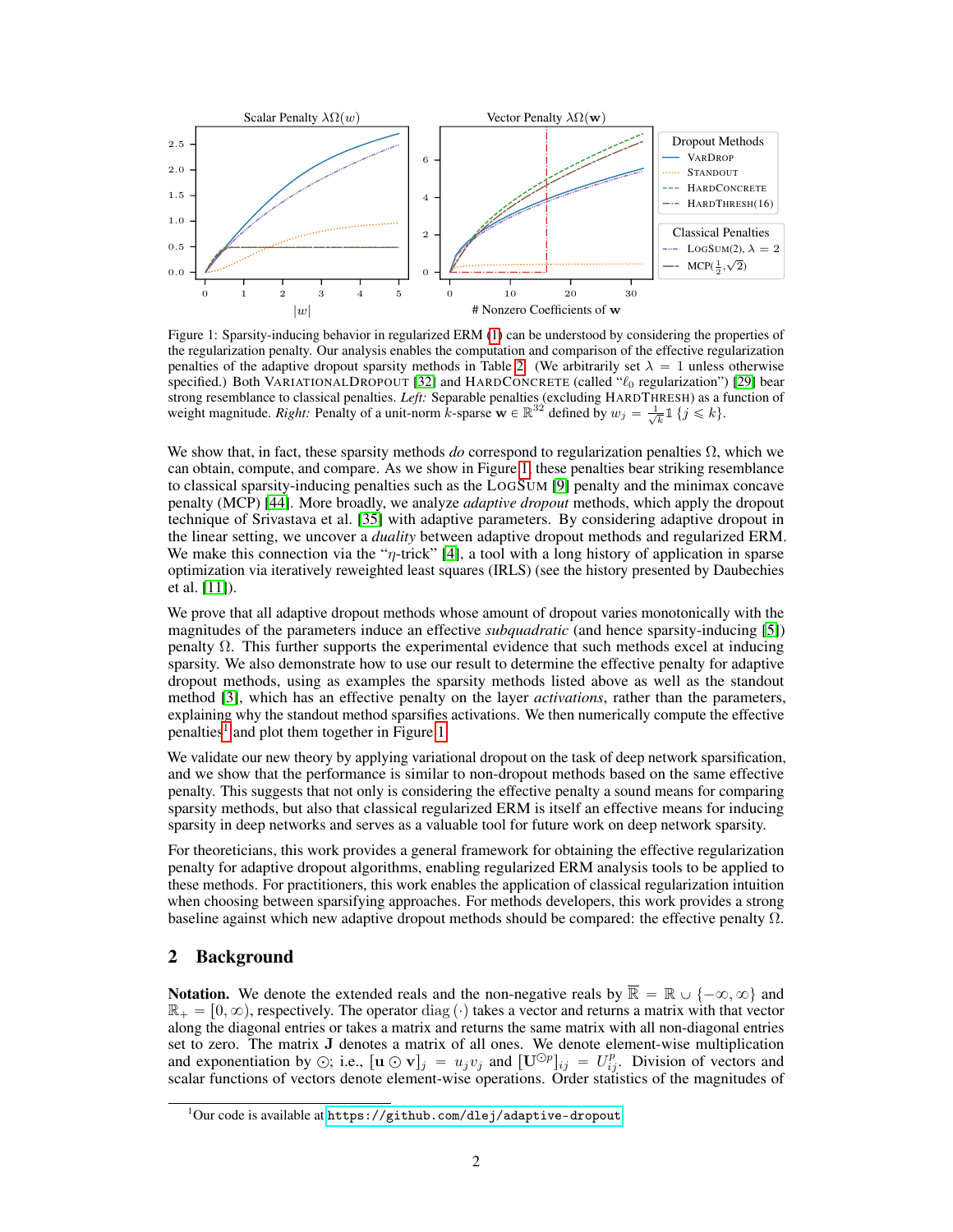elements in a vector  $\mathbf{u} \in \mathbb{R}^d$  are denoted by  $u_{(j)}$  such that  $|u_{(1)}| \geqslant |u_{(2)}| \geqslant \ldots |u_{(d)}|$ . The function  $\sigma \colon \overline{\mathbb{R}} \to [0, 1]$  denotes the sigmoid  $\sigma(t) = 1/(1 + e^{-t})$ .

#### <span id="page-2-5"></span>2.1 Dropout as Tikhonov Regularization

We can understand adaptive dropout methods by breaking them down into two components: the regularizing effect of dropout itself and the effect of adaptively updating the dropout-induced regularization. For the former, it is well-known [\[40,](#page-11-4) [39,](#page-11-5) [35,](#page-11-3) [32\]](#page-11-0) that dropout induces Tikhonov-like regularization for standard binary and Gaussian dropout. The same result holds more broadly given a second moment condition, which we need in order to be able to consider methods like HARDCON-CRETE " $\ell_0$  regularization" [\[29\]](#page-10-2). In general, we use the term *dropout* to refer to methods that mask or scale the weights w by independent "mask" variables  $s \sim \text{MASK}(\alpha)$  with sampling parameters  $\alpha \in [0, 1]^d$ . We emphasize that in this formulation, it is the *parameters* that are masked, rather than the nodes of a network as in the original formulation of dropout [\[35\]](#page-11-3), although in linear regression there is " ‰ no difference. We assume that the masks are *unbiased* (i.e., that  $\mathbb{E}[s_j] = 1$ ), and that  $\mathbb{E}[s_j^2] = \alpha_j^{-1}$ . Note that with the independence assumption, this implies that  $Cov(s) = diag(\alpha)^{-1} - I$ . Both standard unbiased binary dropout, where  $s_j$  take value  $\alpha_j^{-1}$  with probability  $\alpha_j$  and 0 otherwise, as well as Gaussian dropout with  $s_j \sim \mathcal{N}(1, \alpha_j^{-1} - 1)$ , satisfy these assumptions.

Dropout solves the optimization problem

$$
\underset{\mathbf{w}}{\text{minimize}} \quad \mathbb{E}_{\mathbf{s}} \left[ \mathcal{L}(\mathbf{s} \odot \mathbf{w}) \right] \tag{2}
$$

via stochastic optimization such as gradient descent where each iteration performs a partial optimization of  $\mathcal{L}(s \odot w)$  with a random s. It is most insightful to consider when  $\mathcal{L}$  is the loss for linear regression of target variables  $y \in \mathbb{R}^n$  given data  $X \in \mathbb{R}^{n \times d}$ :

<span id="page-2-3"></span><span id="page-2-2"></span>
$$
\mathcal{L}(\mathbf{w}) = \frac{1}{2n} \|\mathbf{y} - \mathbf{X}\mathbf{w}\|_2^2.
$$
 (3)

In this case, under our assumptions on s, we recover the known Tikhonov result [e.g., [32\]](#page-11-0)

$$
\mathbb{E}_{\mathbf{s}}\left[\mathcal{L}(\mathbf{s}\odot\mathbf{w})\right] = \mathcal{L}(\mathbf{w}) + \frac{1}{2}\mathbf{w}^{\top}\left(\left(\mathrm{diag}\left(\boldsymbol{\alpha}\right)^{-1} - \mathbf{I}\right)\odot\frac{1}{n}\mathbf{X}^{\top}\mathbf{X}\right)\mathbf{w}.\tag{4}
$$

For simplicity, we assume that the data is standardized, or that diag  $\left(\frac{1}{n}\mathbf{X}^\top \mathbf{X}\right)$  $=$  I, which is inexpensive to satisfy in practice, but our analysis can be extended to the general case. Under this assumption, we see that dropout elicits a diagonal Tikhonov regularization with scale diag  $(\alpha)^{-1}$  – I.

#### <span id="page-2-4"></span>2.2 The " $\eta$ -trick"

The second component of adaptive dropout is the adaptive update of the dropout-induced regularization. To understand this, we introduce the so-called " $\eta$ -trick" [\[4\]](#page-9-3) applied to the regularization penalty in [\(1\)](#page-0-0). By introducing an auxiliary variable  $\bm{\eta} \in \mathcal{H} \subseteq \overline{\mathbb{R}}_+^d$ , we can replace  $\Omega(\mathbf{w})$  with a dual formulation as a function of  $\eta$  that majorizes  $\Omega(w)$  and is quadratic in w for fixed  $\eta$ . In other words, we can find a function  $f: \mathcal{H} \subseteq \overline{\mathbb{R}}_+^d \to \overline{\mathbb{R}}$  such that

<span id="page-2-1"></span><span id="page-2-0"></span>
$$
\Omega(\mathbf{w}) = \min_{\boldsymbol{\eta} \in \mathcal{H}} \frac{1}{2} \left( \mathbf{w}^\top \text{diag} \left( \boldsymbol{\eta} \right)^{-1} \mathbf{w} + f(\boldsymbol{\eta}) \right). \tag{5}
$$

If such a function  $f$  exists, then the regularized ERM problem  $(1)$  can be rewritten as a joint optimization in w and  $\eta$  of the dual regularized ERM formulation

$$
\underset{\mathbf{w},\boldsymbol{\eta}}{\text{minimize}} \quad \mathcal{L}(\mathbf{w}) + \frac{\lambda}{2} \left( \mathbf{w}^\top \text{diag} \left( \boldsymbol{\eta} \right)^{-1} \mathbf{w} + f(\boldsymbol{\eta}) \right). \tag{6}
$$

This joint optimization can be performed, for example, by alternating minimization over w and  $\eta$ . For linear regression problems, this gives rise to the iteratively reweighted least squares (IRLS) algorithm, a popular method for sparse recovery [\[10,](#page-9-6) [11\]](#page-9-4). We note that iteratively reweighted  $\ell_1$  schemes have also held a significant place in sparse optimization [\[47,](#page-11-6) [9,](#page-9-2) [42\]](#page-11-7), but because dropout regularization is quadratic, we limit our consideration to iteratively reweighted  $\ell_2$  (Tikhonov) regularization like [\(6\)](#page-2-0).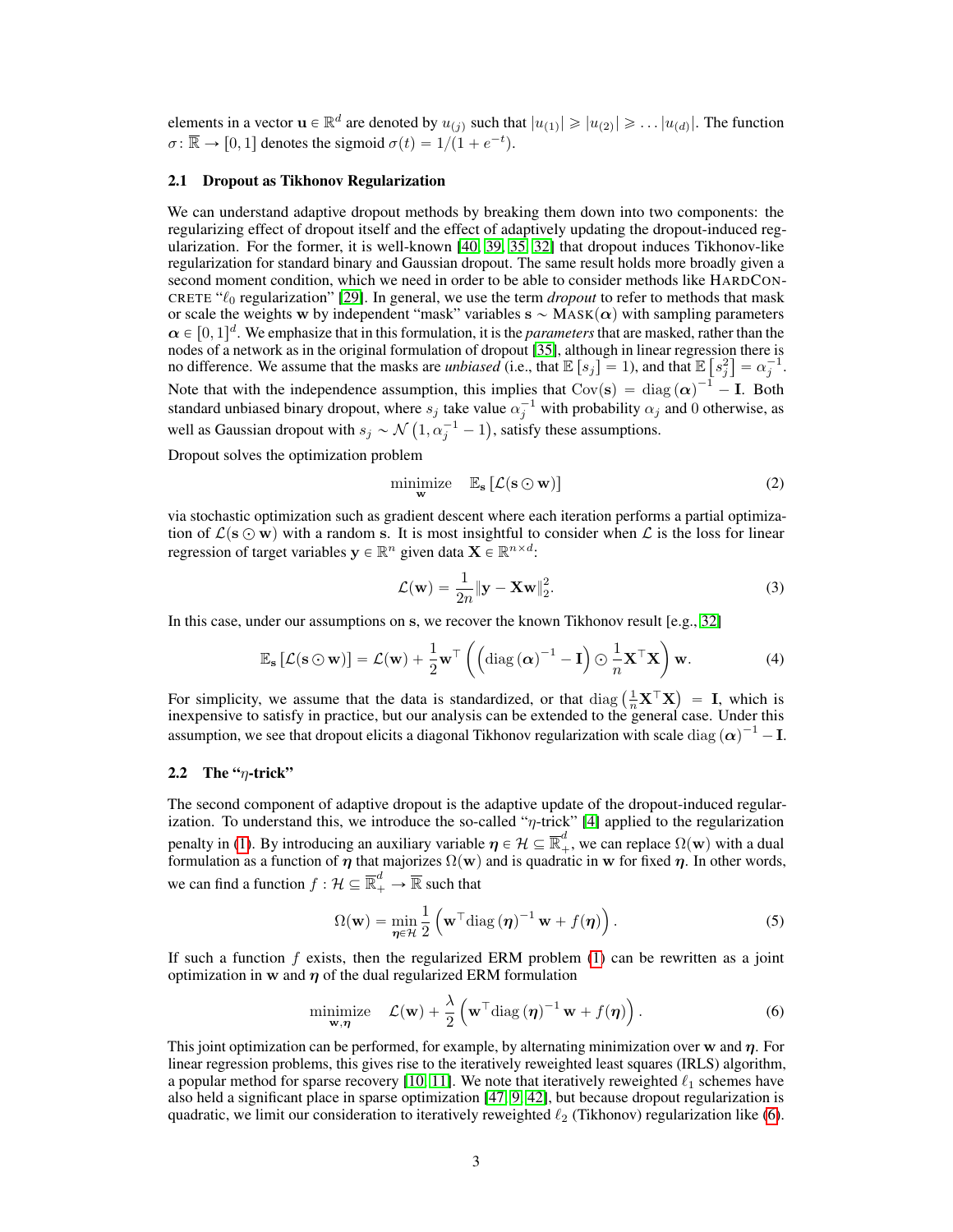<span id="page-3-0"></span>Table 1: Common regularization penalties have dual formulations that are often straightforward to obtain. See Table [3](#page--1-0) in Appendix [A](#page--1-1) for a more complete table of common penalties along with the derivations.

| Penalty                   | $\Omega(\mathbf{w})$                                                                                                  | $f(\eta)$                                                 | $\hat{\eta}_i(\mathbf{w})$                                                                                                    |
|---------------------------|-----------------------------------------------------------------------------------------------------------------------|-----------------------------------------------------------|-------------------------------------------------------------------------------------------------------------------------------|
| $\ell_1$                  | $ w_i $                                                                                                               | $\eta_j$                                                  | $ w_i $                                                                                                                       |
| $LogSum(\varepsilon)$ [9] | $\log\left( w_j  + \varepsilon\right) \quad 2\log\left(\frac{\sqrt{\varepsilon^2 + 4\eta_j} + \varepsilon}{2}\right)$ | $(\sqrt{\varepsilon^2+4\eta_j}-\varepsilon)$<br>$4\eta_i$ | $ w_i ( w_i +\varepsilon)$                                                                                                    |
| $MCP(a, \lambda)$ [44]    | $-\frac{w_j^2}{2a\lambda},  w_j  \leq a\lambda$<br>$ w_j $<br>$ w_j  > a\lambda$<br>$\frac{a\lambda}{2},$             | $\frac{a\lambda\eta_j}{\eta_j+a\lambda}$                  | $\begin{cases} \frac{a\lambda w_j }{a\lambda- w_j },  w_j  < a\lambda \\ \infty, \qquad  w_j  \geqslant a\lambda \end{cases}$ |
| HARDTHRESH $(k)$ [7]      | $\infty \mathbb{1} \{   \mathbf{w}  _0 > k \}$                                                                        | 0, $\mathcal{H} = {\eta :   \eta  }_{0} \le k$            | $\infty$ $\{j \in \text{Top-}k(\mathbf{w})\}$                                                                                 |

The simplest example of a penalty  $\Omega$  that fits the form [\(5\)](#page-2-1) is  $\Omega(w) = |w|$ , for which  $f(\eta) = \eta$ , and it is used in the IRLS formulation of  $\ell_1$  regularization. More broadly, we can consider the class of functions for which  $\Omega$  is concave in  $w^{\odot 2}$ . These functions are said to be *subquadratic*, and are known to have a sparsity-inducing effect [\[5\]](#page-9-1). In fact, these are the only functions  $\Omega$  that can fit this form. This is because  $\mathbf{w}^{\odot 2} \mapsto -2\Omega(\mathbf{w})$  is the Legendre–Fenchel (LF) transform of  $-\eta^{\odot -1} \mapsto f(\eta)$ , and thus  $\Omega$  is concave in  $w^{\odot 2}$ . By the Fenchel–Moreau theorem, there is conversely a unique function f satisfying [\(5\)](#page-2-1) that is convex in  $-\eta^{\odot -1}$ , which can be obtained by the LF transform. That is,  $\Omega$  and  $f$ are *dual* functions. Additionally, for differentiable penalties, the minimizing η given a fixed w is

<span id="page-3-1"></span>
$$
\widehat{\boldsymbol{\eta}}(\mathbf{w}) = \left(2\nabla_{\mathbf{w}^{\odot 2}}\Omega(\mathbf{w})\right)^{\odot -1},\tag{7}
$$

which means that if  $\Omega(\mathbf{w})$  has a closed-form expression, then so does the minimizer  $\hat{\eta}(\mathbf{w})$ . The simplicity of this form means that iteratively reweighted Tikhonov regularization is simple to implement for any differentiable penalty, leading to its popularity as a sparse optimization technique.

We enumerate a few penalties along with their dual formulations in Table [1.](#page-3-0) For separable penalties, we list the scalar function applied to a single element. Where H is restricted, we include it with  $f(\eta)$ .

**Hard Thresholding.** Of particular note is HARDTHRESH, the indicator penalty of level sets of  $\|\mathbf{w}\|_{0}$ , which gives rise to the iterative hard thresholding (IHT) algorithm [\[7\]](#page-9-7). We remark that to the best of our knowledge, what we show in Table [1](#page-3-0) is the first characterization of IHT as an iteratively reweighted  $\ell_2$  solution to a regularized ERM problem, rather than as a heuristic algorithm. This connection is important for understanding the MAGNITUDEPRUNING [\[45\]](#page-11-1) algorithm in Section [4.4.](#page-7-0)

## 3 Adaptive Dropout as Iteratively Reweighted Stochastic Optimization

We can now consider an adaptive dropout algorithm [\[3,](#page-9-5) [27,](#page-10-1) [29\]](#page-10-2), which both optimizes the weights w using dropout and updates the dropout parameters  $\alpha$  according to some update rule depending on  $\bf{w}$ . To facilitate our analysis, we can equivalently consider the algorithm to be updating parameters  $\eta_j\coloneqq \lambda\left(\alpha_j^{-1}-1\right)$ The analysis, we can equivalently consider the algorithm to be  $\int_{0}^{-1}$ , which is a monotonic and invertible function of  $\alpha_j$ , with

<span id="page-3-2"></span>
$$
\alpha_j = \frac{\eta_j}{\eta_j + \lambda}.\tag{8}
$$

An adaptive dropout method could resemble, for example, the following gradient descent strategy with step size parameter  $\rho$  given an update function  $\hat{\eta} : \mathbb{R}^d \to \mathcal{H}$ :

$$
\mathbf{w}^{t+1} = \mathbf{w}^t - \rho \nabla_{\mathbf{w}} \mathcal{L} \left( \mathbf{s}^t \odot \mathbf{w}^t \right), \quad \mathbf{s}^t \sim \text{Mask}(\boldsymbol{\alpha}^t), \quad \alpha_j^t = \frac{\widehat{\eta}_j(\mathbf{w}^t)}{\widehat{\eta}_j(\mathbf{w}^t) + \lambda}.
$$
 (9)

The stochastic update of w corresponds to the expected loss  $\mathbb{E}_s [\mathcal{L}(s \odot w)]$ , but we must also characterize the  $\eta$  update. We can make the assumption, which we will justify later, that  $\hat{\eta}(\mathbf{w})$  is the minimizer given w of a joint objective function  $\mathcal{J}(\mathbf{w}, \eta)$  with a function f such that

$$
\mathcal{J}(\mathbf{w}, \boldsymbol{\eta}) = \mathbb{E}_{\mathbf{s}} \left[ \mathcal{L}(\mathbf{s} \odot \mathbf{w}) \right] + \frac{\lambda}{2} f(\boldsymbol{\eta}). \tag{10}
$$

This brings us to our main result, in which we uncover a *duality* between the adaptive dropout objective function  $\mathcal{J}(\mathbf{w}, \eta)$  and an effective regularized ERM objective function as in [\(1\)](#page-0-0).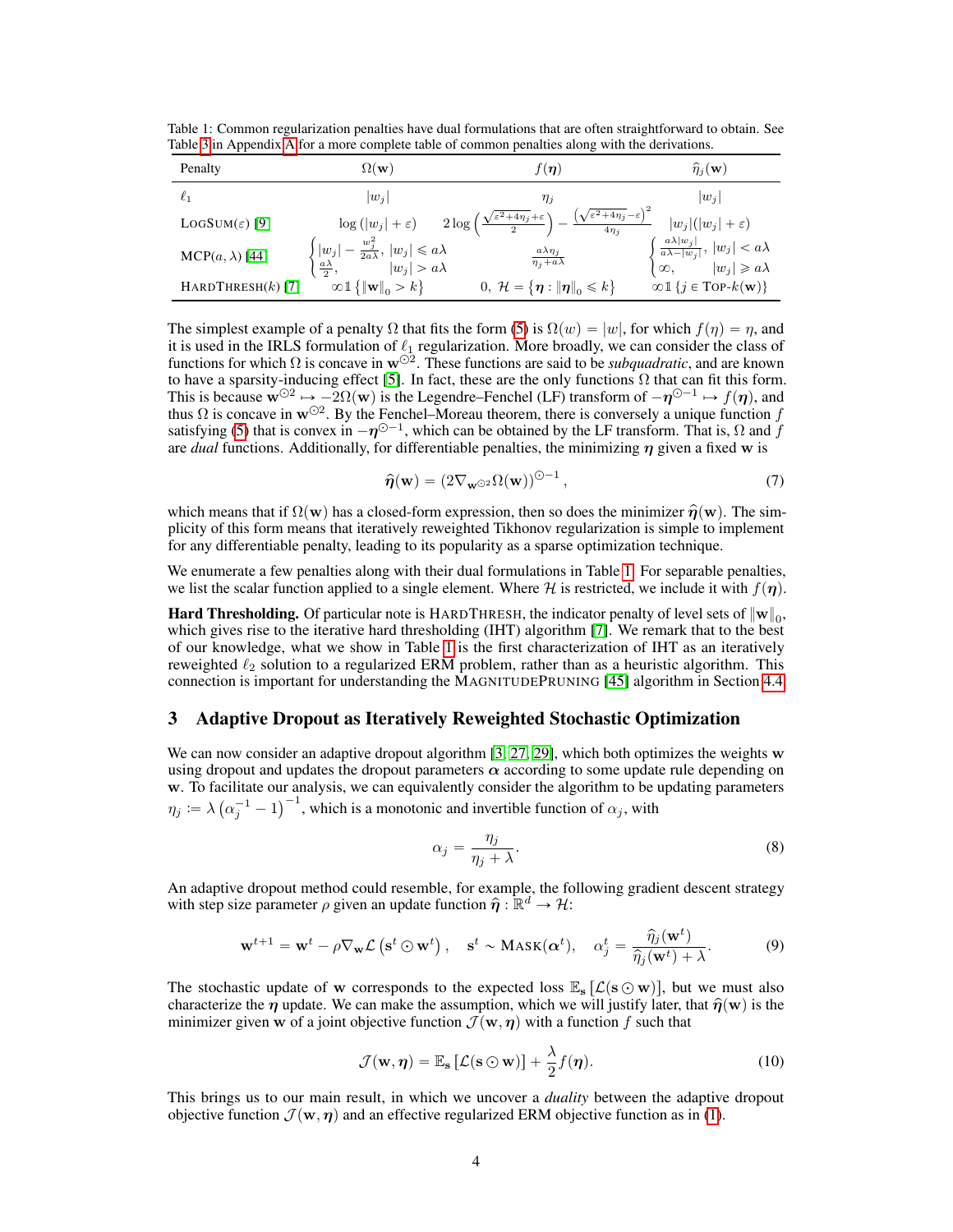<span id="page-4-0"></span>**Theorem 1.** If L has the form [\(3\)](#page-2-2) for data **X** such that  $\frac{1}{n}$  diag  $(X^{\top}X)$  $=$  **I**, then for every  $\lambda > 0$ *there exists a function f such that*  $\hat{\eta}(\mathbf{w}) = \arg \min_{\mathbf{n}} \mathcal{J}(\mathbf{w}, \eta)$  *if and only if there exists a function*  $\Omega$ that is concave in  $w^{\odot 2}$  such that

$$
\min_{\eta \in \mathcal{H}} \mathcal{J}(\mathbf{w}, \eta) = \mathcal{L}(\mathbf{w}) + \lambda \Omega(\mathbf{w}). \tag{11}
$$

*Furthermore, if* f *exists, then the corresponding* Ω *is unique, and if* Ω *exists, then there is a unique* such  $f$  that is convex in  $-\eta^{\odot -1}$ .

*Proof.* For linear regression under the standardized data assumption, combining the definition of  $\eta$  as a function of  $\alpha$  with [\(4\)](#page-2-3) makes  $\mathcal{J}(\mathbf{w}, \eta)$  of the form [\(6\)](#page-2-0). Then by the properties of the LF transform<sup>[2](#page-0-1)</sup> as discussed in Section [2.2,](#page-2-4) we obtain the existence and uniqueness of f and  $\Omega$ . П

That is, every subquadratic penalty  $\Omega$  has a dual formulation via the  $\eta$ -trick and therefore has a corresponding adaptive dropout strategy. The converse holds as well, provided the dropout update function  $\hat{\eta}$  can be expressed as a minimizer of the joint objective. While this may seem restrictive, if  $\hat{\eta}$  is *separable*, we have the following general result.

<span id="page-4-1"></span>**Corollary 2.** *If*  $\widehat{\alpha}_j(w_j) := \frac{\widehat{\eta}_j(w_j)}{\widehat{\eta}_j(w_j)+1}$  $\frac{\eta_j(w_j)}{\hat{\eta}_j(w_j)+\lambda}$  is a monotonically increasing differentiable function of  $|w_j|$ , *then there exist separable* f *and* Ω *satisfying Theorem [1.](#page-4-0)*

*Proof.* Because the relationship between  $\alpha$  and  $\eta$  is monotonic and invertible,  $\hat{\eta}_j(w_j)$  is also mono-tonically increasing. Thus, using [\(7\)](#page-3-1),  $\Omega(w_j) = \int_a^{w_j^2} \frac{1}{2\hat{\eta}(t^{1/2})} dt + C_a$ , for which  $\frac{\partial^2}{(\partial w_j^2)}$  $\frac{\partial^2}{(\partial w_j^2)^2} \Omega(w_j) \leqslant 0.$ 

Therefore, any adaptive dropout method that updates the dropout parameters  $\alpha$  monotonically as a function of the magnitudes of the elements of  $w$  is equivalent to regularized ERM with a subquadratic penalty  $Ω$ . It is well-known that subquadratic penalties are sparsity-inducing [\[5\]](#page-9-1), which agrees with the "rich get richer" intuition that larger  $w_j$ , which receive larger  $\alpha_j$ , are penalized less and therefore are more likely to grow even larger, while conversely smaller  $w_j$  receive smaller  $\alpha_j$  and are even more penalized. Corollary [2](#page-4-1) holds generally for the  $\eta$ -trick and is not limited to adaptive dropout.

We emphasize that linear regression is the setting in which Theorem [1](#page-4-0) gives an exact duality, but that we can still expect a similar correspondence more broadly. For instance, Wager et al. [\[39\]](#page-11-5) showed that for generalized linear models, dropout elicits a similar effect to [\(4\)](#page-2-3), albeit with a somewhat more complex dependence on w and the data. In Section [5,](#page-7-1) we empirically consider deep networks and demonstrate that the behavior is very similar between adaptive dropout and algorithms that solve the corresponding effective regularized ERM problem.

## <span id="page-4-2"></span>4 Several Sparsity Methods and Their Effective Penalties

Armed with the fact that adaptive dropout strategies correspond to regularization penalties, we now have a way to mathematically compare adaptive dropout methods. Table [2](#page-5-0) lists the methods that we compare and a corresponding characterization of the dual formulation. These methods vary in their parameterizations, and most do not admit closed-form expressions for their effective penalties. However, given these characterizations, we can numerically compute the effective penalty and make a principled comparison, which we plot in Figure [1.](#page-1-0)

Because some of the methods we consider use slightly different variants of the dropout algorithm, we first make clear how these fit into our analysis framework.

**Reparameterization Tricks.** The problem of noise in stochastic gradients, especially when  $\alpha_i$  is very small, can limit the applicability of dropout methods for sparsity. One way researchers have found to reduce variance is through "reparameterization tricks" such as the local reparameterization trick [\[40,](#page-11-4) [27\]](#page-10-1) and the additive noise reparameterization trick [\[32\]](#page-11-0), both used in VARIATIONALDROPOUT, which consider alternative noise models without changing the optimization problem.

To consider the MAGNITUDEPRUNING algorithm, we develop another reparameterization trick. Inspired by the additive reparameterization trick from Molchanov et al. [\[32\]](#page-11-0), we introduce another

<sup>&</sup>lt;sup>2</sup>Results on the LF transform do not apply to functions with discontinuities at  $\{-\infty,\infty\}$ , such as  $-\eta^{\odot -1} \mapsto$  $f(\eta)$  for the  $\ell_0$  and HARDTHRESH(k) penalties, so our theorem does not prove the existence of such functions.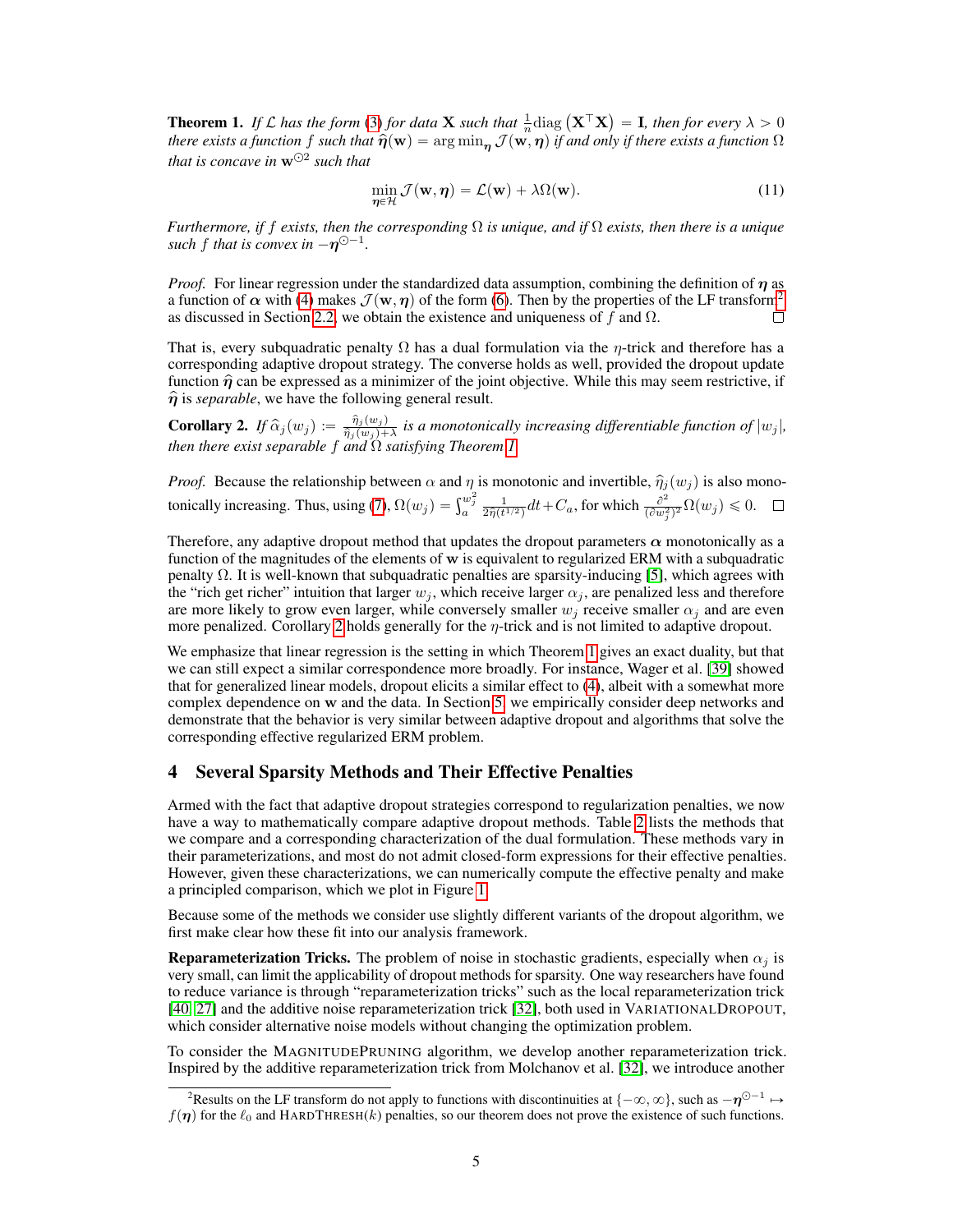Table 2: Select sparsity methods and their effective penalty characterizations.

<span id="page-5-0"></span>

| Method                      | <b>Effective Penalty Characterization</b>                                                                                                                                                                                                                                                                                                                                                                                                                                                                   |  |
|-----------------------------|-------------------------------------------------------------------------------------------------------------------------------------------------------------------------------------------------------------------------------------------------------------------------------------------------------------------------------------------------------------------------------------------------------------------------------------------------------------------------------------------------------------|--|
| STANDOUT [3]                | $\hat{\alpha}_i ((z_i)_+) = \sigma((z_i)_+)$                                                                                                                                                                                                                                                                                                                                                                                                                                                                |  |
| VARIATIONALDROPOUT [32]     |                                                                                                                                                                                                                                                                                                                                                                                                                                                                                                             |  |
| HARDCONCRETELONORM [29]     | $\begin{array}{c} f(\eta)=2D_{\text{KL}}\big(q_{\frac{\eta}{\lambda},\mathbf{w}}(\widetilde{\mathbf{w}})\ p(\widetilde{\mathbf{w}})\big)=\int_{\widetilde{\Omega}}^{\frac{\eta}{\lambda}}\frac{F(\sqrt{t/2})}{\sqrt{t/2}}dt\\ \left\{\begin{aligned} &f(\widetilde{\boldsymbol{\eta}})=2\sum_{j}\sigma(\log(a_j)-\beta\log(-\gamma/\zeta))\\ &\widetilde{\eta}_{j}=\frac{\lambda\mathbb{E}\left[s_{j}\right]^{2}}{\mathbb{E}\left[s_{j}^{2}\right]-\mathbb{E}\left[s_{j}\right]^{2}};\quad s_{j}\sim\text{$ |  |
| MAGNITUDEPRUNING $(k)$ [45] | $\hat{\eta}_i(\mathbf{w}) = \infty \mathbb{1} \{j \in \text{Top-}k(\mathbf{w})\}\$                                                                                                                                                                                                                                                                                                                                                                                                                          |  |

variable v and add the constraint  $\mathbf{v} = \mathbf{w}$ , under which  $\mathcal{L}(\mathbf{s} \odot \mathbf{w}) = \mathcal{L}(\mathbf{w} + (\mathbf{s} - \mathbf{1}) \odot \mathbf{v})$ . Then for least squares with standardized data, [\(4\)](#page-2-3) becomes

$$
\mathbb{E}_{\mathbf{s}}\left[\mathcal{L}(\mathbf{w} + (\mathbf{s} - \mathbf{1}) \odot \mathbf{v})\right] = \mathcal{L}(\mathbf{w}) + \frac{1}{2}\mathbf{v}^{\top} \left(\text{diag}\left(\boldsymbol{\alpha}\right)^{-1} - \mathbf{I}\right)\mathbf{v}.
$$
 (12)

Under this parameterization, we can now use low-variance stochastic optimization for w and deterministic optimization for v, along with a strategy for enforcing the equality constraint  $v = w$  such as ADMM [\[8\]](#page-9-8), thus reducing the overall variance. A simple proximal variable update strategy under this reparameterization (see Appendix [B\)](#page--1-2) gives rise to an adaptive proximal gradient descent algorithm, which we use to describe the MAGNITUDEPRUNING algorithm.

Biased Masks. It is not uncommon for dropout strategies to use *biased* masks in the sense that  $\mathbb{E}[s_i] \neq 1$ , e.g., for  $s_i \sim \text{BERNOLLI}(\alpha_i)$ . Under a few mild assumptions on the parameterization of this distribution, we can consider adaptive dropout in this setting as well. Suppose that  $\mu$  :=  $\mu(\alpha) = \mathbb{E} [\mathbf{s}]$  is an invertible function of  $\alpha$ . Define  $\widetilde{s}_j := s_j/\mu_j$ ,  $\widetilde{\alpha}_j := \mu_j^2/\mathbb{E} [s_j^2]$ , and  $\widetilde{\mathbf{w}} := \mu \odot \mathbf{w}$ . Then  $\tilde{s}$  is an unbiased mask, and since  $s \odot w = \tilde{s} \odot \tilde{w}$ , the expected loss has the same form as in [\(4\)](#page-2-3), but with  $\tilde{\alpha}$  and  $\tilde{\mathbf{w}}$  in place of  $\alpha$  and w. Let  $\tilde{\eta}_j := \lambda \left( \tilde{\alpha}_j^{-1} - 1 \right)$ ed loss has the same form as in<br> $\int^{-1}$ , and suppose there exists a function  $\psi$  such that  $\mu_j = \psi(\tilde{\eta}_j)$ , which is true if the mapping between  $\tilde{\alpha}$  and  $\mu$  is one-to-one. Now consider the expected dual regularized ERM formulation

$$
\underset{\mathbf{w}, \tilde{\boldsymbol{\eta}}}{\text{minimize}} \quad \mathcal{L} \left( \boldsymbol{\mu} \odot \mathbf{w} \right) + \frac{\lambda}{2} \left( \left( \boldsymbol{\mu} \odot \mathbf{w} \right)^{\top} \text{diag} \left( \tilde{\boldsymbol{\eta}} \right)^{-1} \left( \boldsymbol{\mu} \odot \mathbf{w} \right) + f(\tilde{\boldsymbol{\eta}}) \right),
$$
\n
$$
\text{subject to} \quad \mu_j = \psi(\tilde{\eta}_j), \ \forall j.
$$
\n
$$
(13)
$$

Thus, an adaptive dropout strategy that jointly optimizes  $\tilde{\eta}$  and w given  $s \sim \text{MASK}(\alpha)$  solves the regularized ERM problem for  $\tilde{w}$ , where  $\alpha$  is set according to  $\tilde{\eta}$ .

#### 4.1 Standout

One of the earliest methods to use adaptive probabilities with dropout was the STANDOUT method of Ba and Frey [\[3\]](#page-9-5), who proposed to augment a neural network with an additional parallel "standout" network of the same architecture that controlled the dropout probabilities for each activation, which they showed results in *sparse activations*. Interestingly, the authors noted that the method worked just as well if the standout net was not trained but instead simply copied the weights of the primary network at each iteration, which fits our adaptive dropout framework.

Consider a single hidden layer neural network with ReLU activations  $(u)_+ = \max\{u, 0\}$ . Denote the pre-activations from the first layer as  $z = W_1x$ . The output of the network is given by  $\hat{y} =$  $\mathbf{w}_2^{\top}(\mathbf{s} \odot (\mathbf{z})_+)$ , where the mask  $\mathbf{s} \sim \text{MASK}(\sigma(\mathbf{z}))$  is from the standout network. Now let us consider the network as a function of the first layer activations  $(z)_+$ . Using [\(4\)](#page-2-3) and the fact that  $\sigma(t)^{-1} - 1 = e^{-t}$ , we know that the expected squared loss in this setting is

$$
\frac{1}{2}\mathbb{E}_{\mathbf{s}}\left[\left\|y-\mathbf{w}_2^{\top}\left(\mathbf{s}\odot(\mathbf{z})_+\right)\right\|_2^2\right] = \frac{1}{2}\left\|y-\mathbf{w}_2^{\top}(\mathbf{z})_+\right\|_2^2 + \frac{1}{2}(\mathbf{z})_+^{\top}\mathrm{diag}\left(e^{-\mathbf{z}}\odot\mathbf{w}_2\mathbf{w}_2^{\top}\right)(\mathbf{z})_+\right.\tag{14}
$$

However, terms where  $z_i < 0$  make no contribution to the effective penalty, so we can substitute  $(z_j)_+$  for  $z_j$  in  $e^{-\mathbf{z}}$ . This enables us to extract  $\hat{\eta}((\mathbf{z})_+)$  as in Section [2.1](#page-2-5)

<span id="page-5-1"></span>
$$
\widehat{\eta}_j\left((z_j)_+\right) = \frac{\lambda e^{(z_j)_+}}{[w_2]_j^2}.\tag{15}
$$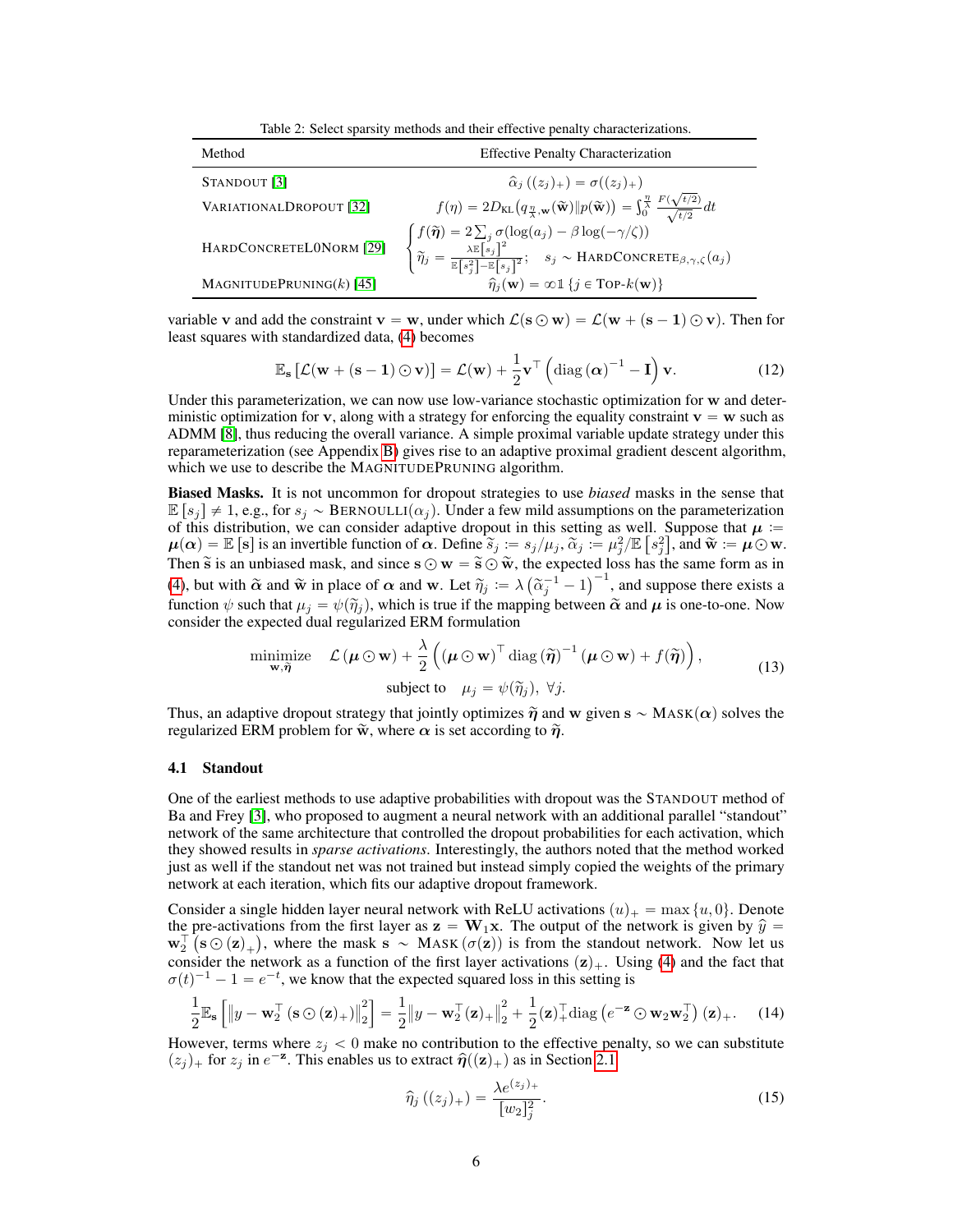We note that [\(15\)](#page-5-1) represents the implicit update of  $\eta$  each iteration as the standout network weights are copied from the primary network. By Corollary [2,](#page-4-1) we know that STANDOUT is therefore an adaptive dropout strategy with a subquadratic effective penalty  $\Omega$  applied to the activations  $(z)_+$ :

$$
\Omega((\mathbf{z})_+) = \frac{1}{2\lambda} \sum_{j} \int_0^{(z_j)_+^2} [w_2]_j^2 e^{-\sqrt{t}} dt = \frac{1}{\lambda} \sum_{j} [w_2]_j^2 \left(1 - ((z_j)_+ + 1) e^{-(z_j)_+}\right). \tag{16}
$$

This penalty is a smooth approximation to the  $\ell_0$  penalty, as shown in Figure [1,](#page-1-0) and thus naturally sparsifies the activations as  $W_1$  is trained. Additionally,  $\lambda \Omega((z)_+)$  has no dependence on  $\lambda$ , just as the adaptive dropout parameter update has no dependence on  $\lambda$ .

#### 4.2 Variational Dropout

Variational Bayes interpretations of dropout arose with the works of Kingma et al. [\[27\]](#page-10-1) and Gal and Ghahramani [\[14\]](#page-10-4), providing an automated means of choosing the dropout parameter through variational inference. Molchanov et al. [\[32\]](#page-11-0) later showed that if each weight is allowed to have its own dropout parameter, VARIATIONALDROPOUT results in sparse solutions.

The authors of VARIATIONALDROPOUT consider maximum *a posteriori* inference of w using the improper log-uniform prior, for which  $p(\log |w_i|) \propto c$  or  $p(|w_i|) \propto 1/|w_i|$ . This is equivalent to solving the LOGSUM(0)-regularized ERM problem

<span id="page-6-0"></span>
$$
\underset{\mathbf{w}}{\text{minimize}} \quad \mathcal{L}(\mathbf{w}) + \sum_{j} \log(|w_j|). \tag{17}
$$

Obviously, this is minimized by taking  $w = 0$  for common loss functions, which is uninteresting, and Hron et al. [\[20\]](#page-10-5) discuss other issues with the framework. However, VARIATIONALDROPOUT does not solve the problem in [\(17\)](#page-6-0), and instead performs inference over a new variable  $\tilde{w}$ , using an approximate posterior<sup>[3](#page-0-1)</sup>  $q_{n\eta,\mathbf{w}}(\tilde{\mathbf{w}})$  such that  $\tilde{\mathbf{w}} = \mathbf{s} \odot \mathbf{w}$ , where  $\mathbf{s} \sim \text{MASK}(\alpha)$  for Gaussian dropout, having  $\alpha$  and  $\eta$  related by [\(8\)](#page-3-2). Then maximizing the variational lower bound is equivalent to solving

$$
\underset{\mathbf{w}, \boldsymbol{\eta}}{\text{minimize}} \quad \mathbb{E}_{\mathbf{w}} \left[ \mathcal{L}(\mathbf{s} \odot \mathbf{w}) \right] + \frac{1}{n} D_{\text{KL}} \left( q_{n\boldsymbol{\eta}, \mathbf{w}}(\widetilde{\mathbf{w}}) \| p(\widetilde{\mathbf{w}}) \right), \tag{18}
$$

where  $D_{KL}(\cdot|\cdot)$  is the Kullback–Leibler (KL) divergence. With the choice of the log-uniform prior, the KL divergence has no dependence on w and is purely a function of  $\eta$  [\[27\]](#page-10-1). Hron et al. [\[20\]](#page-10-5) show that this quantity can be expressed in terms of Dawson's integral  $F(u) = e^{-u^2} \int_0^u e^{t^2} dt$ : a

$$
D_{\text{KL}}(q_{n\eta,w}(\tilde{w}) \| p(\tilde{w})) = \int_0^{n\eta} \frac{F(\sqrt{t/2})}{\sqrt{2t}} dt,
$$
\n(19)

which we can compute via numerical integration using standard software implementations of  $F(u)$ . Clearly then, the Monte Carlo variational Bayes optimization of  $w$  and  $\eta$  in VARIATIONALDROPOUT Clearly then, the Monte Carlo variational Bayes optimization of **w** and  $\eta$  in VARIATIONALDROPOUT is an adaptive dropout strategy with  $\lambda = \frac{1}{n}$  and  $f(\eta) = 2D_{KL}(q_{\frac{1}{\lambda}\eta,\mathbf{w}}(\tilde{\mathbf{w}})||p(\tilde{\mathbf{w}}))$ , and we can numerically compute the effective penalty  $\Omega$ . VARIATIONALDROPOUT also uses additive and local reparameterization tricks to reduce variance.

As shown in Figure [1,](#page-1-0) the effective penalty for  $\lambda = 1$  is quite similar to the LOGSUM(2) penalty for  $\lambda = 2$ . We explore this connection further experimentally in Section [5.](#page-7-1)

#### 4.3 Hard Concrete " $L_0$  Regularization"

While the desired regularization is typically an  $\ell_0$  penalty, its non-differentiability makes it difficult to perform gradient-based optimization, which motivates finding smooth approximations to the  $\ell_0$  penalty. Louizos et al. [\[29\]](#page-10-2) propose to first consider  $\mathcal{L}(\overline{\mathbf{w}}) + \frac{\overline{\lambda}}{2} {\|\overline{\mathbf{w}}\|_0}$ , using the decomposition  $\vec{w} = \vec{s} \odot \vec{w}$  for binary s, where  $\|\vec{w}\|_0 = \|\vec{s}\|_0$ .

We take this opportunity to note that we can consider this problem using adaptive dropout with We take this opportunity to note that we can consider this problem using adaptive dropout with  $f(\eta) = \mathbb{E}_s [\|\mathbf{s}\|_0] = \sum_j \alpha_j$  if we use biased masks  $s_j \sim \text{BERNOULLI}(\alpha_j)$ . Interestingly, when  $\lambda = 1$ , the resulting penalty  $\Omega$  turns out to be equal to the minimax concave penalty [\[44\]](#page-11-2) MCP(1, 1), giving the MCP an additional interpretation as a stochastic binary smoothing of the  $\ell_0$  penalty.

<sup>&</sup>lt;sup>3</sup>The parameter  $\alpha$  from Molchanov et al. [\[32\]](#page-11-0) is distinct from ours but is related to  $\eta$  by  $\alpha^{-1} = n\eta$ .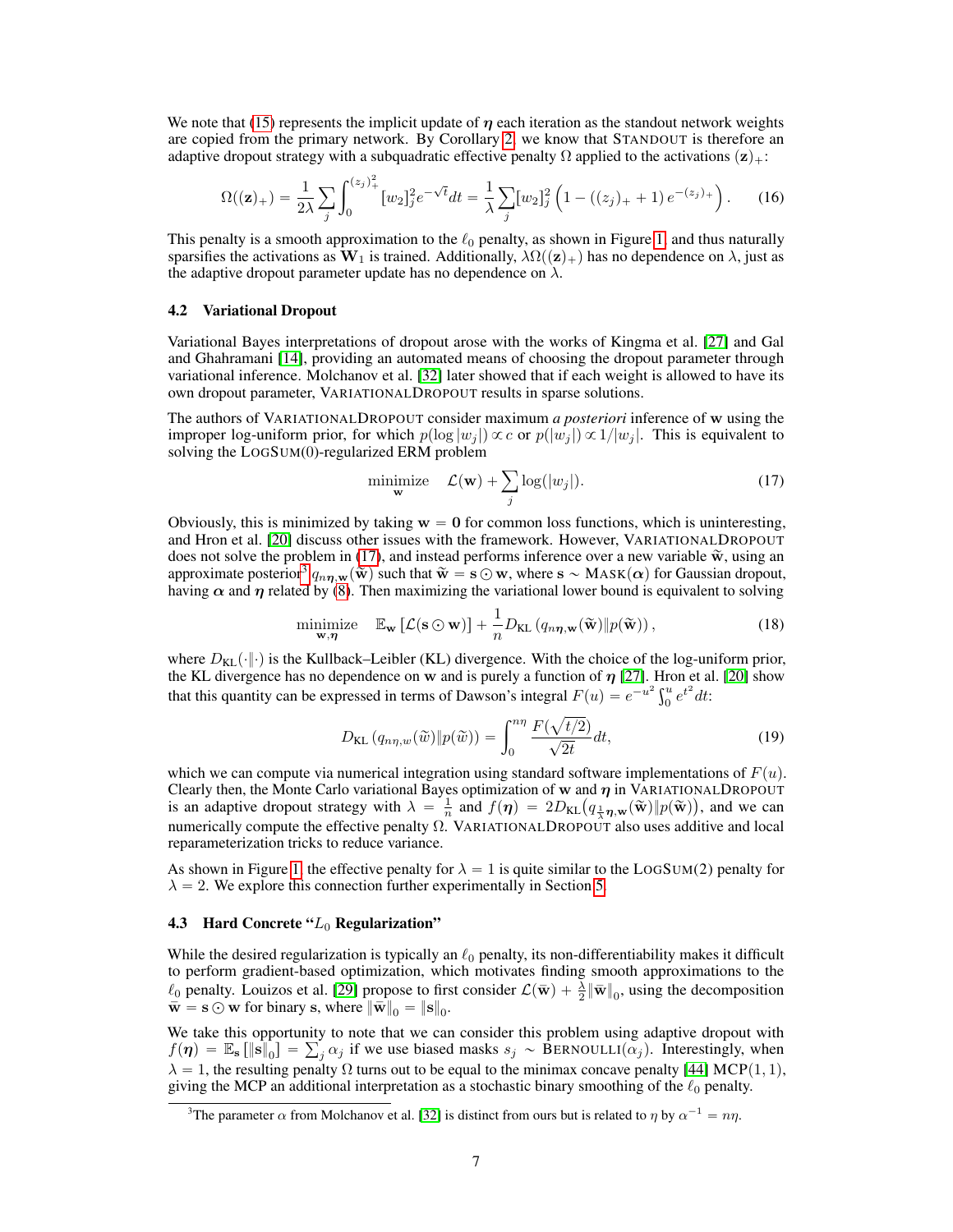However, Louizos et al. [\[29\]](#page-10-2) do not solve this problem, but instead choose a distribution for s such that the random variables s themselves are differentiable with respect to  $\alpha$ , allowing them to extract gradient information for  $\alpha$  from  $\mathcal{L}(\mathbf{s} \odot \mathbf{w})$ . They propose the following biased distribution, called the HARDCONCRETE<sub> $\beta, \gamma, \zeta(a_j)$ </sub> distribution:

$$
z_j = \sigma \left( (\log u_j - \log(1 - u_j) + \log a_j) / \beta \right), \quad u_j \sim \text{UNIFORM}[0, 1] \tag{20}
$$

$$
s_j = \min \{ 1, \max \{ 0, (\zeta - \gamma)z_j + \gamma \} \}. \tag{21}
$$

They then use as their penalty  $f(\tilde{\boldsymbol{\eta}}) = 2 \sum$  $j \Pr(s_j > 0) = 2\sigma(\log(a_j) - \beta \log(-\gamma/\zeta))$  under the biased dropout reparameterization. The relationships between  $\mathbb{E}[s_j]$ ,  $a_j$ ,  $\tilde{\alpha}_j$ , and  $\tilde{\eta}_j$  are all invertible, so we can numerically determine the corresponding penalty  $\Omega$ .

We plot the resulting penalty in Figure [1](#page-1-0) using the default values  $\beta = \frac{2}{3}$ ,  $\gamma = -0.1$ ,  $\zeta = 1.1$  [\[29\]](#page-10-2).

#### <span id="page-7-0"></span>4.4 Magnitude Pruning

MAGNITUDEPRUNING [\[43,](#page-11-8) [45\]](#page-11-1) is a straightforward way to induce sparsity by zeroing out small values. Here we specifically refer to the strategy of Zhu and Gupta [\[45\]](#page-11-1), who eliminate all but the k largest parameters each iteration. Initially  $k = d$ , and it is decayed as a function of iteration number until it reaches the desired sparsity level according to a general-purpose pruning schedule. This is equivalent to IHT [\[7\]](#page-9-7) (except with decreasing  $k$ ) and therefore almost surely corresponds to a proximal gradient variant of adaptive dropout where  $\hat{\alpha}_j(\mathbf{v}) = \mathbb{1} \{j \in \text{Top-}k(\mathbf{w})\}$ , or  $\hat{\eta}_j(\mathbf{v}) = \mathbb{1}$  $\infty$  1 { $j \in \text{Top-}k(v)$ }, implemented as in Appendix [B.](#page--1-2)

According to Table [1,](#page-3-0) the effective penalty is the  $HARDTHRESH(k)$  penalty, which we plot in Figure [1.](#page-1-0) On a philosophical note, this is by definition the "correct" penalty to use when searching for solutions with a constraint on the number of nonzeros, since it is the characteristic function of that set of solutions. The  $\eta$ -trick along with alternating optimization turns this combinatorial search problem into a sequence of tractable gradient-based (for w) and closed-form (for  $\eta$ ) updates. It is therefore no surprise that Gale et al. [\[15\]](#page-10-3) observed that this "simple" magnitude pruning algorithm matched or outmatched the other more sophisticated methods.

#### <span id="page-7-1"></span>5 Empirical Comparison for VARIATIONALDROPOUT

With complex methods such as the adaptive dropout methods we discuss above, it is often difficult to isolate what drives their success. Under our theory, such methods should be able to be decomposed into dropout noise-related effects and η-trick effects. Diving further into the VARIATIONALDROPOUT algorithm, we compare it against other  $\eta$ -trick strategies, examining the effects of dropout noise,  $\eta$ -trick optimization strategy, and regularization with the underlying penalty.

We apply the methods on the task of sparsifying a LeNet-300-100 network on the MNIST dataset, a common benchmark for sparsification methods [\[17,](#page-10-6) [16,](#page-10-7) [12\]](#page-10-8). Experimental details along with layer-wise sparsification results are given in Appendix [C.](#page--1-3) We compare the following methods. Except for VARIATIONALDROPOUT methods, we use the LOGSUM penalty.

- VARDROP+LR+AR. VARIATIONALDROPOUT as proposed by Molchanov et al. [\[32\]](#page-11-0), using both the local reparameterization trick and the additive reparameterization trick.
- VARDROP+LR. VARIATIONALDROPOUT, using the local reparameterization trick but not the additive reparameterization trick.
- VARDROP. VARIATIONALDROPOUT with no reparameterization tricks.
- $\eta$ -TRICK. Joint gradient descent in w and  $\log(\eta)$  of [\(6\)](#page-2-0). This would be equivalent to VARIATIONALDROPOUT with no noise in linear regression.
- ADAPROX. Proximal gradient descent in w of [\(6\)](#page-2-0) using  $\eta = \hat{\eta}(w)$  at each iteration.
- ADATIKHONOV. Gradient descent in w of [\(6\)](#page-2-0) using  $\eta = \hat{\eta}(w)$  at each iteration.
- LOGSUM. Gradient descent in w of [\(1\)](#page-0-0) directly.

We plot the results in Figure [2.](#page-8-0) With all of the methods compared, we see similar behavior: the networks become more sparse over time as well as more accurate. In general, the methods appear to exhibit a sparsity–accuracy trade-off, even when they optimize identical objective functions (consider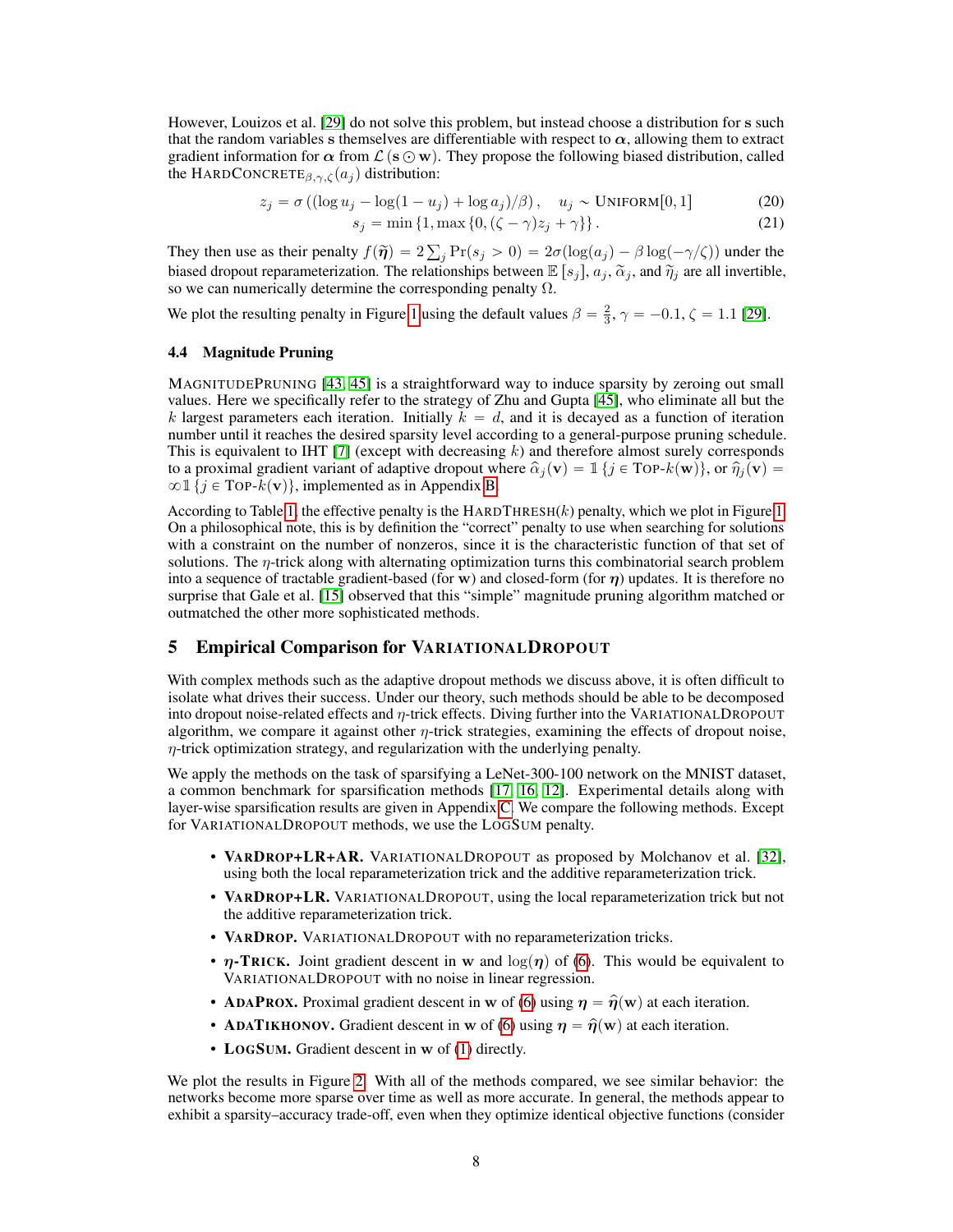<span id="page-8-0"></span>

Figure 2: VARIATIONALDROPOUT compared with other  $\eta$ -trick strategies using a LOGSUM penalty.

VARDROP+LR+AR and VARDROP+LR, or ADAPROX and  $\eta$ -TRICK). This trade-off seems to be determined by the early iterations, depending on whether the method sparsifies the network quickly or not. We also observe that the stochastic noise due to dropout in VARDROP leads to very slow convergence, while the variance-reduced VARDROP+LR converges exceedingly similarly to its non-random counterpart η-TRICK. In addition, VARDROP+LR+AR behaves remarkably similarly to ADAPROX, which was inspired by the additive reparameterization trick (see discussion on reparameterization tricks in Section [4\)](#page-4-2). These results suggests that the success of VARIATIONALDROPOUT is well explained by interpreting it as optimization of a dual formulation of a regularized ERM problem. Further, they suggest that the variance due to dropout noise at best yields similar performance to the non-dropout counterpart and at worst can drastically slow down convergence. Interestingly, the simple LOGSUM-regularized ERM approach performs as well as any of the other methods considered, and is nearly identical in behavior to ADATIKHONOV, suggesting that the sparsification performance of VARIATIONALDROPOUT is entirely due to the effective LOGSUM penalty.

#### 6 Discussion

Given the duality between adaptive dropout and regularization that we have presented, it is no surprise that such methods excel at sparsifying deep networks. However, many questions still remain.

For one, is there any benefit to dropout noise itself in adaptive dropout optimization, beyond the  $\eta$ -trick connection? There are known benefits of standard dropout for deep network optimization [\[1,](#page-9-9) [19,](#page-10-9) [31,](#page-10-10) [41\]](#page-11-9), but do these benefits transfer to adaptive dropout strategies? A crucial component of VARIATIONALDROPOUT, as demonstrated in Section [5,](#page-7-1) appears to be that its successful implementations *remove* most of the noise due to dropout. On the other hand, methods like HARD-CONCRETEL0NORM from Louizos et al. [\[29\]](#page-10-2) exploit the fact that sparse masks yield more efficient computation, and they do not seem to suffer from variance-related optimization issues even without taking efforts to mitigate such effects. This could be because they use a biased dropout distribution, which results in significantly lower variance of stochastic gradients. On the other hand, it is not clear that dropout noise is necessary to obtain these computational speedups; other methods where the network is sparse during training, such as MAGNITUDEPRUNING, should have the similar properties.

It is evident from Figure [2](#page-8-0) that, even when using the same objective function, the optimization strategy can have a significant impact on the result. It is beyond the scope of this work to examine the convergence rates, even for convex problems, of the adaptive algorithms we consider in Section [5,](#page-7-1) although many of them can be cast as stochastic majorization-minimization (MM) algorithms, for which some theory exists [\[30\]](#page-10-11). However, for non-convex penalties and losses, such as in sparse deep network optimization, there are no guarantees about the quality of the solution. It is also not clear what benefit  $\eta$ -trick optimization provides in this setting, if any. For linear problems it has the advantage of drastically simplifying implementations of penalized methods by reducing them to successive least squares problems, but with modern automatic differentiation packages it is straightforward to implement any differentiable sparsity-inducing penalty. To the best of our knowledge, the only large-scale comparison of sparsity methods for deep networks is that of Gale et al. [\[15\]](#page-10-3), and they do not consider classical penalty-based methods.

We have fully analyzed the adaptive-dropout–regularization duality in the linear regression case, and we know that the exact correspondence between dropout and Tikhonov regularization does not hold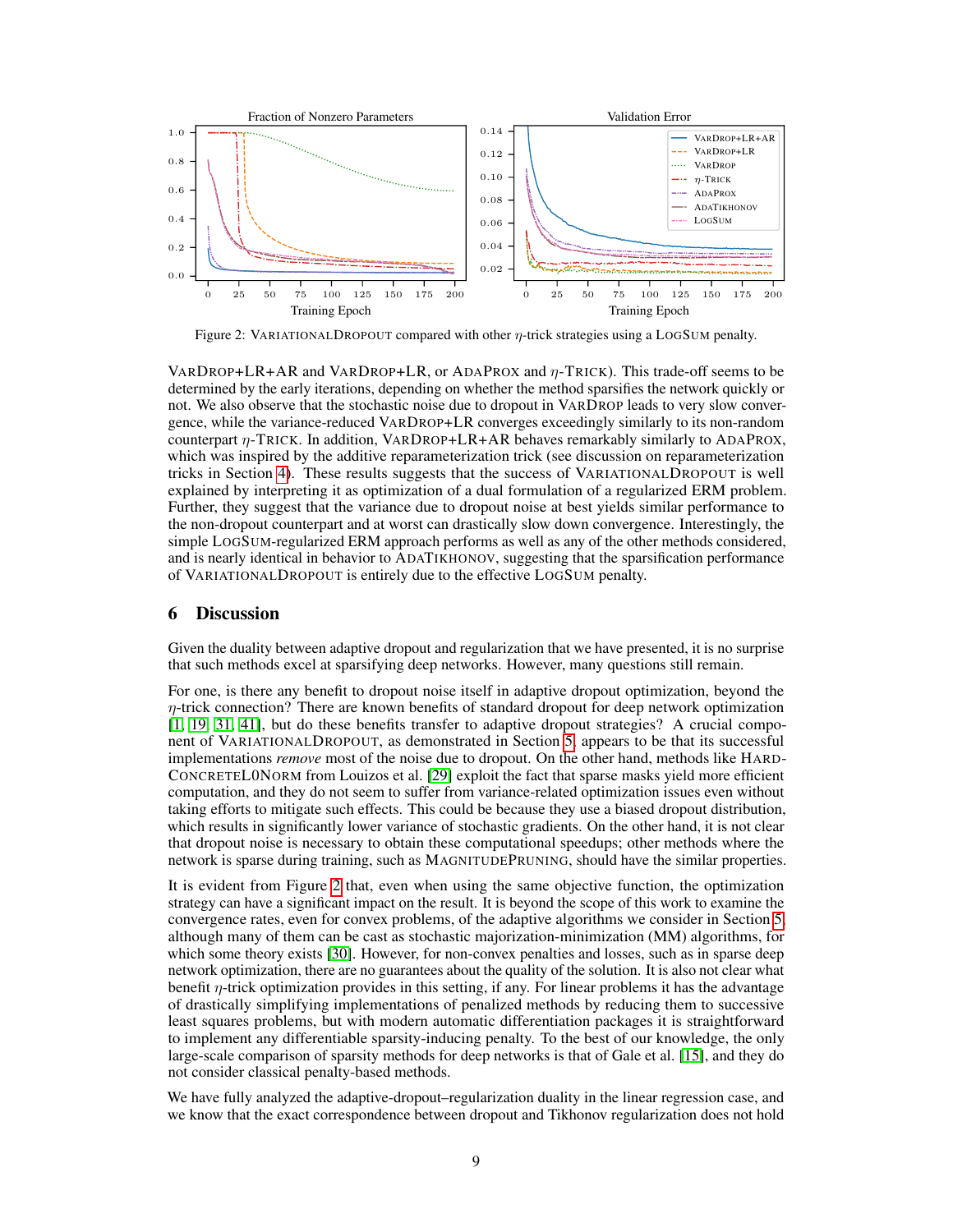in other settings, such as deep networks. However, from the neural tangent kernel (NTK) [\[23,](#page-10-12) [28\]](#page-10-13) perspective, very wide networks become linearized, and parameter-level dropout becomes dropout for linear regression, like we study. Furthermore, recent work has shown that for very high dimensional settings, the choice between classification and regression loss functions is often irrelevant [\[33,](#page-11-10) [21\]](#page-10-14). For finite-width settings, good quadratic approximations to the general effective regularization of dropout have been developed [\[39,](#page-11-5) [41\]](#page-11-9), which relate to the Fisher information. These approximations could be used to develop adaptive sparsification strategies that enjoy the data-sensitive properties of dropout, such as in logistic regression or deep networks.

The duality presented in this paper can be the basis of developing more efficient principled sparsification schemes as future work. In particular, using penalties that have been proposed in the compressed sensing literature such as scaled lasso [\[37\]](#page-11-11), which is adaptive to noise level, or SLOPE [\[36\]](#page-11-12), which is shown to be minimax optimal in feature selection, can lead to adaptive dropout schemes with better performance in sparsifying deep networks. In addition, analytical tools such as debiasing [\[25\]](#page-10-15), which has been used for near-optimal feature selection [\[24\]](#page-10-16), could be employed to design improved sparsity methods.

#### Acknowledgments and Disclosure of Funding

This work was supported by NSF grants CCF-1911094, IIS-1838177, and IIS-1730574; ONR grants N00014-18-12571, N00014-20-1-2534, and MURI N00014-20-1-2787; AFOSR grant FA9550-18-1- 0478; and a Vannevar Bush Faculty Fellowship, ONR grant N00014-18-1-2047.

## References

- <span id="page-9-9"></span>[1] R. Arora, P. Bartlett, P. Mianjy, and N. Srebro. Dropout: Explicit forms and capacity control. *arXiv e-prints*, arXiv:2003.03397, 2020.
- [2] A. Ashukha. Sparse Variational Dropout a a Minimal Working Example, 2018. URL [https:](https://github.com/senya-ashukha/sparse-vd-pytorch) [//github.com/senya-ashukha/sparse-vd-pytorch](https://github.com/senya-ashukha/sparse-vd-pytorch). Accessed: May 2021.
- <span id="page-9-5"></span>[3] J. Ba and B. Frey. Adaptive dropout for training deep neural networks. In *Advances in Neural Information Processing Systems*, volume 26, 2013.
- <span id="page-9-3"></span>[4] F. Bach. The "η-trick" or the effectiveness of reweighted least-squares, Jul 2019. URL [https://francisbach.com/the-%CE%B7-trick-or-the-effectiveness](https://francisbach.com/the-%CE%B7-trick-or-the-effectiveness-of-reweighted-least-squares/)[of-reweighted-least-squares/](https://francisbach.com/the-%CE%B7-trick-or-the-effectiveness-of-reweighted-least-squares/). Accessed: May 2021.
- <span id="page-9-1"></span>[5] F. Bach, R. Jenatton, J. Mairal, and G. Obozinski. Optimization with sparsity-inducing penalties. *Foundations and Trends in Machine Learning*, 2011.
- <span id="page-9-0"></span>[6] L. Birgé and P. Massart. Gaussian model selection. *Journal of the European Mathematical Society*, 3:203–268, Aug 2001.
- <span id="page-9-7"></span>[7] T. Blumensath and M. E. Davies. Iterative hard thresholding for compressed sensing. *Applied and Computational Harmonic Analysis*, 27(3):265–274, 2009.
- <span id="page-9-8"></span>[8] S. Boyd, N. Parikh, and E. Chu. *Distributed optimization and statistical learning via the alternating direction method of multipliers*. Now Publishers Inc, 2011.
- <span id="page-9-2"></span>[9] E. J. Candès, M. B. Wakin, and S. P. Boyd. Enhancing sparsity by reweighted  $\ell_1$  minimization. *Journal of Fourier Analysis and Applications*, 14(5-6):877–905, 2008.
- <span id="page-9-6"></span>[10] R. Chartrand and W. Yin. Iteratively reweighted algorithms for compressive sensing. In *2008 IEEE International Conference on Acoustics, Speech and Signal Processing*, pages 3869–3872, 2008.
- <span id="page-9-4"></span>[11] I. Daubechies, R. DeVore, M. Fornasier, and C. S. Güntürk. Iteratively reweighted least squares minimization for sparse recovery. *Communications on Pure and Applied Mathematics*, 63(1): 1–38, 2010.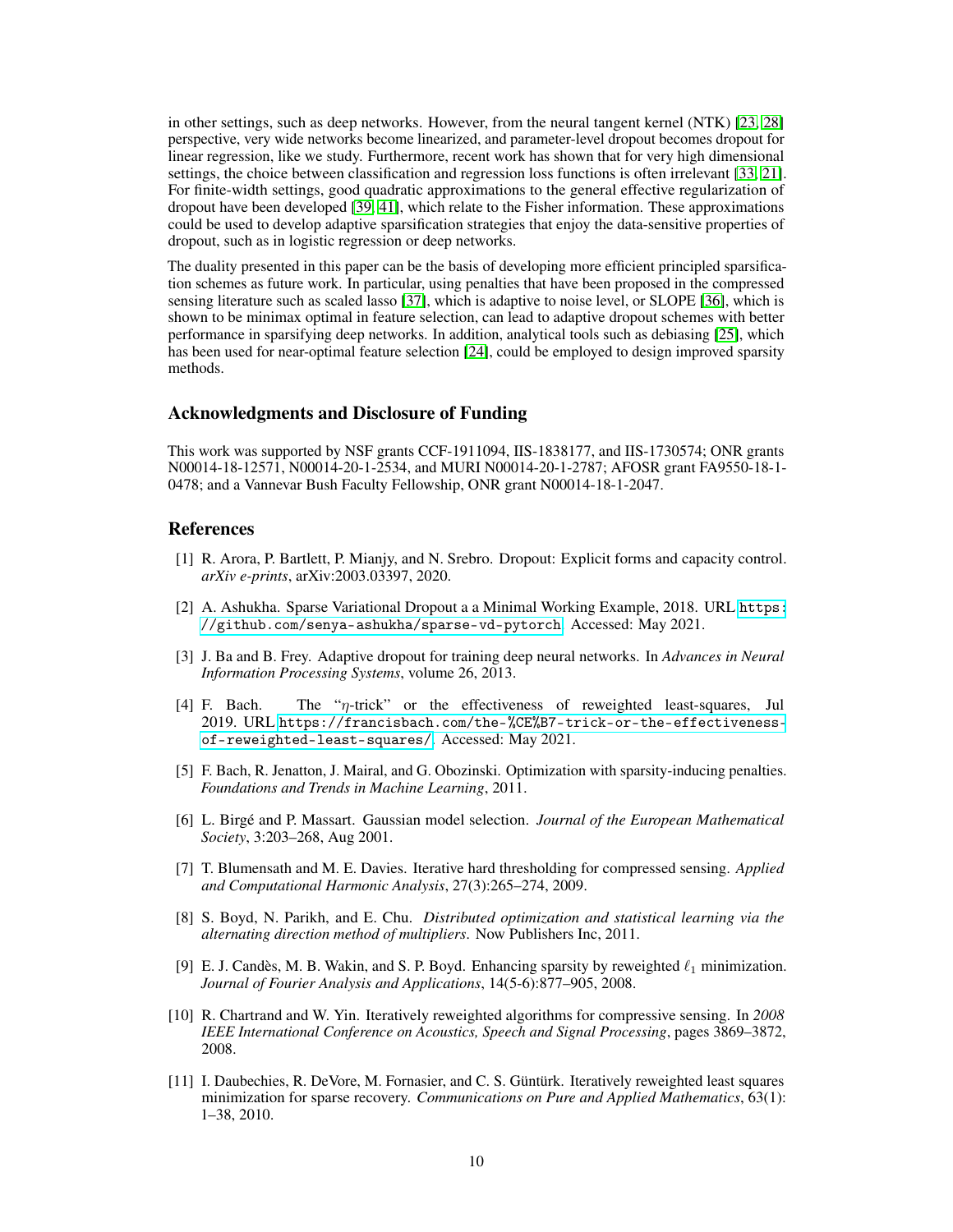- <span id="page-10-8"></span>[12] X. Dong, S. Chen, and S. Pan. Learning to prune deep neural networks via layer-wise optimal brain surgeon. In *Advances in Neural Information Processing Systems*, volume 30, 2017.
- [13] J. Fan and R. Li. Variable selection via nonconcave penalized likelihood and its oracle properties. *Journal of the American Statistical Association*, 96(456):1348–1360, 2001.
- <span id="page-10-4"></span>[14] Y. Gal and Z. Ghahramani. Dropout as a Bayesian approximation: Representing model uncertainty in deep learning. In *Proceedings of The 33rd International Conference on Machine Learning*, volume 48, pages 1050–1059, Jun 2016.
- <span id="page-10-3"></span>[15] T. Gale, E. Elsen, and S. Hooker. The state of sparsity in deep neural networks. *arXiv e-prints*, arXiv:1902.09574, 2019.
- <span id="page-10-7"></span>[16] Y. Guo, A. Yao, and Y. Chen. Dynamic network surgery for efficient DNNs. In *Advances in Neural Information Processing Systems*, volume 29, 2016.
- <span id="page-10-6"></span>[17] S. Han, J. Pool, J. Tran, and W. Dally. Learning both weights and connections for efficient neural network. In *Advances in Neural Information Processing Systems*, volume 28, 2015.
- <span id="page-10-0"></span>[18] T. Hastie, R. Tibshirani, and M. Wainwright. *Statistical learning with sparsity: the lasso and generalizations*. Chapman and Hall/CRC Press, 2019.
- <span id="page-10-9"></span>[19] D. P. Helmbold and P. M. Long. Surprising properties of dropout in deep networks. In *Proceedings of the 2017 Conference on Learning Theory*, volume 65, pages 1123–1146, Jul 2017.
- <span id="page-10-5"></span>[20] J. Hron, A. Matthews, and Z. Ghahramani. Variational Bayesian dropout: pitfalls and fixes. In *Proceedings of the 35th International Conference on Machine Learning*, volume 80, pages 2019–2028, Jul 2018.
- <span id="page-10-14"></span>[21] D. Hsu, V. Muthukumar, and J. Xu. On the proliferation of support vectors in high dimensions. In *Proceedings of The 24th International Conference on Artificial Intelligence and Statistics*, volume 130, pages 91–99, Apr 2021.
- [22] P. J. Huber. Robust estimation of a location parameter. *The Annals of Mathematical Statistics*, 35(1):73–101, 1964.
- <span id="page-10-12"></span>[23] A. Jacot, F. Gabriel, and C. Hongler. Neural tangent kernel: Convergence and generalization in neural networks. In *Advances in Neural Information Processing Systems*, volume 31, 2018.
- <span id="page-10-16"></span>[24] A. Javanmard and H. Javadi. False discovery rate control via debiased lasso. *Electronic Journal of Statistics*, 13(1):1212–1253, 2019.
- <span id="page-10-15"></span>[25] A. Javanmard and A. Montanari. Debiasing the lasso: Optimal sample size for Gaussian designs. *The Annals of Statistics*, 46(6A):2593–2622, 2018.
- [26] R. Jenatton, G. Obozinski, and F. Bach. Structured sparse principal component analysis. In *Proceedings of the Thirteenth International Conference on Artificial Intelligence and Statistics*, volume 9, pages 366–373, May 2010.
- <span id="page-10-1"></span>[27] D. P. Kingma, T. Salimans, and M. Welling. Variational dropout and the local reparameterization trick. In *Advances in Neural Information Processing Systems*, volume 28, 2015.
- <span id="page-10-13"></span>[28] J. Lee, L. Xiao, S. Schoenholz, Y. Bahri, R. Novak, J. Sohl-Dickstein, and J. Pennington. Wide neural networks of any depth evolve as linear models under gradient descent. In *Advances in Neural Information Processing Systems*, volume 32, 2019.
- <span id="page-10-2"></span>[29] C. Louizos, M. Welling, and D. P. Kingma. Learning sparse neural networks through  $L_0$ regularization. In *International Conference on Learning Representations*, 2018.
- <span id="page-10-11"></span>[30] J. Mairal. Stochastic majorization-minimization algorithms for large-scale optimization. In *Advances in Neural Information Processing Systems*, volume 26, 2013.
- <span id="page-10-10"></span>[31] P. Mianjy and R. Arora. On convergence and generalization of dropout training. In *Advances in Neural Information Processing Systems*, volume 33, pages 21151–21161, 2020.